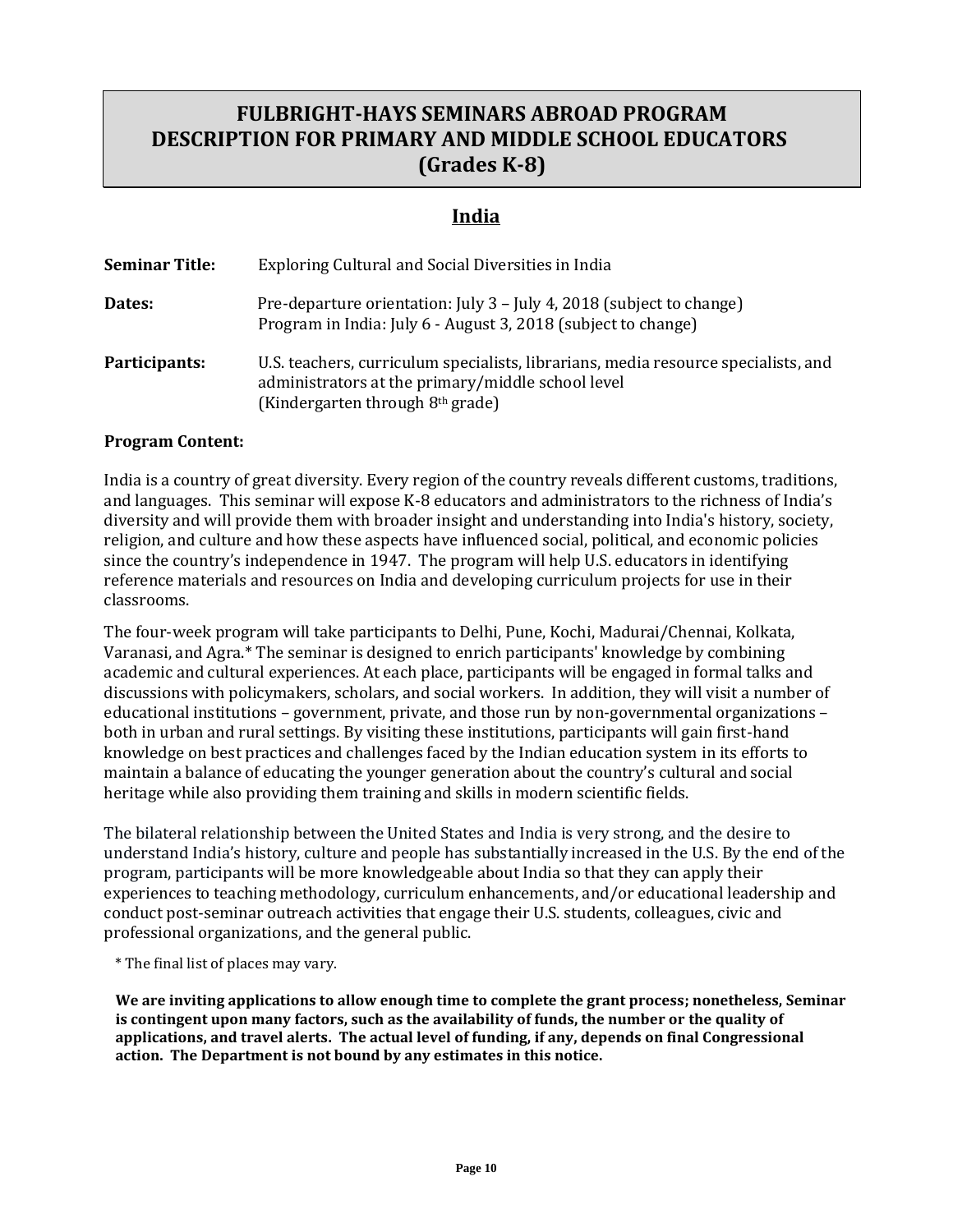# **FULBRIGHT-HAYS SEMINARS ABROAD PROGRAM DESCRIPTION FOR HIGH SCHOOL EDUCATORS (Grades 9-12)**

### **Ecuador**

| <b>Seminar Title:</b> | Examining the Impact of Ecuador's History, Biodiversity, and Cultural Diversity                                                                             |
|-----------------------|-------------------------------------------------------------------------------------------------------------------------------------------------------------|
| Dates:                | Pre-departure orientation: July 16, 2018 - July 17, 2018 (subject to change)<br>Program in Bulgaria: July 18, 2018 - August 16, 2018 (subject to change)    |
| Participants:         | U.S. teachers, curriculum specialists, librarians, media resource specialists, and<br>administrators at the secondary level<br>$(9th$ through $12th$ grade) |

### **Program Content:**

Ecuador has the highest population density of any country in South America, with a population of approximately 16.3 million people. It is ethnically and culturally diverse with numerous indigenous groups, languages, customs, and religions.

For its size, Ecuador is one of the most biodiverse places on earth. The Amazon is home to an abundance of plant and animal life and holds a world record of 150 amphibian species and many species of birds, butterflies and trees. Despite its rich biodiversity, Ecuador has one of the highest deforestation rates in Latin American, due to the pressures of development as well as the government's reliance on the energy sector to generate revenues to finance state projects. The economic pressures to export petroleum and agricultural products, mine minerals and metals, and farm shrimp have severe repercussions for the homes, livelihoods, and cultures of indigenous groups.

The seminar will begin in Quito followed by visits to cities and rural communities in the highlands, coastal, and upper Amazon areas, as well as the Galapagos Islands,\* time and budget permitting. Each location will provide U.S. educators with a unique opportunity to gain a general understanding of the historical, political, economic, and cultural factors that led to the creation of a "plurinational" society, which is defined in the Ecuadorian Constitution as the coexistence of several different nationalities within a larger state in which different peoples, cultures and worldviews exist and are recognized. The seminar will also touch on the current challenges that Ecuadorians face in this plurinational society.

Seminar participants will have the opportunity to attend lectures and participate in round table discussions with Ecuadorian educators, professionals, indigenous and community leaders, and government officials. Participants will receive assistance in identifying resources for their individual curriculum projects, including portfolios. This seminar will enable participants to expand and improve their current teaching or curriculum development related to the biodiversity, history, political systems, and cultural and ethnic diversity found in the Andean region.

\* The final list of places may vary.

**We are inviting applications to allow enough time to complete the grant process; nonetheless, Seminar is contingent upon many factors, such as the availability of funds, the number or the quality of applications, and travel alerts. The actual level of funding, if any, depends on final Congressional action. The Department is not bound by any estimates in this notice.**